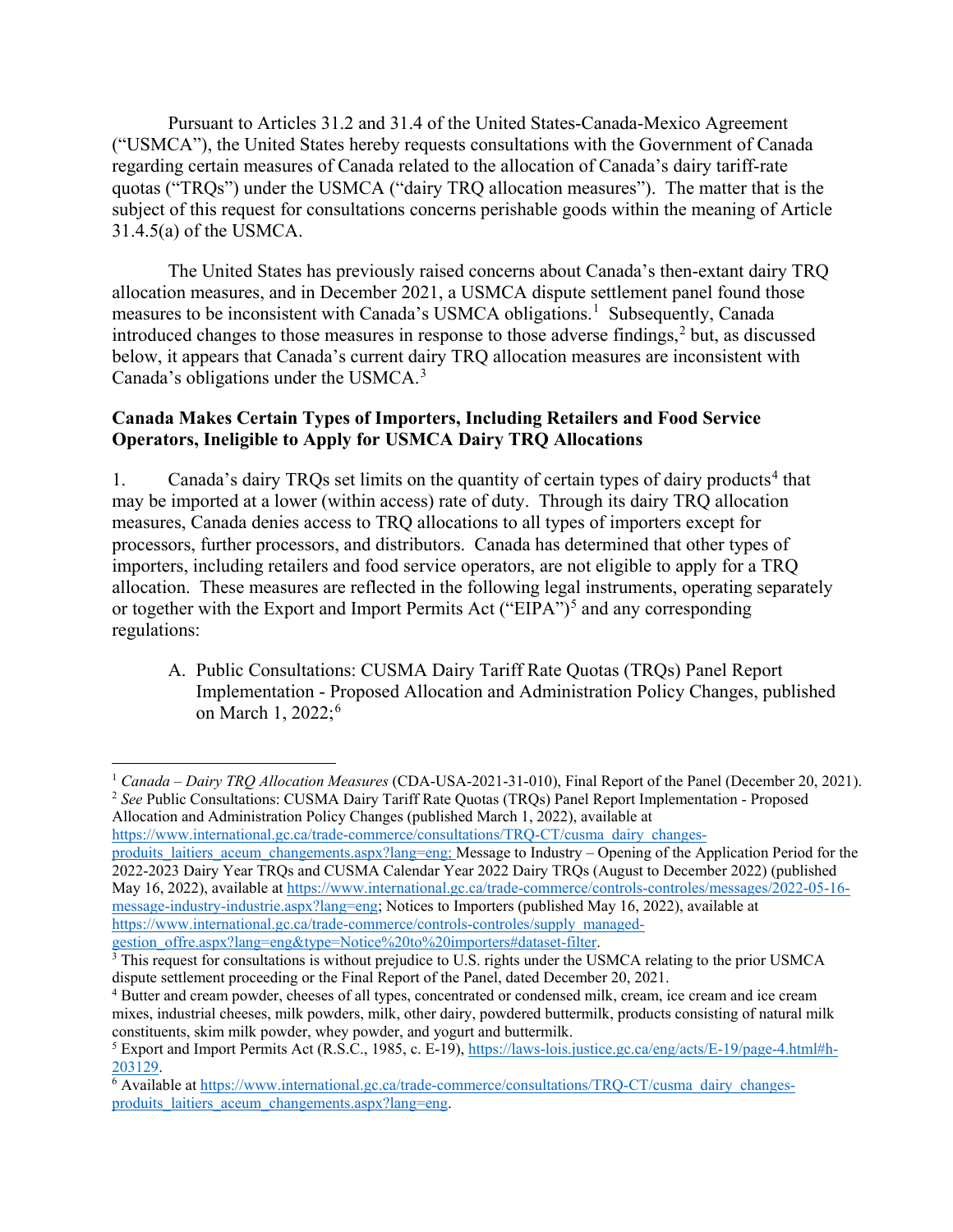- B. Message to Industry Opening of the Application Period for the 2022-2023 Dairy Year TRQs and CUSMA Calendar Year 2022 Dairy TRQs (August to December 2022), published on May 16, 2022;<sup>[7](#page-1-0)</sup> and
- C. The following Notices to Importers concerning Canada's USMCA dairy TRQs:[8](#page-1-1)
	- i. CUSMA: Cream TRQ Serial No. 1071, dated May 16, 2022;
	- ii. CUSMA: Butter and Cream Powder TRQ Serial No. 1073, dated May 16, 2022;
	- iii. CUSMA: Milk TRQ Serial No. 1075, dated May 16, 2022;
	- iv. CUSMA: Milk Powders TRQ Serial No. 1076, dated May 16, 2022;
	- v. CUSMA: Skim Milk Powder TRQ Serial No. 1077, dated May 16, 2022;
	- vi. CUSMA: Whey Powder TRQ Serial No. 1078, dated May 16, 2022;
	- vii. CUSMA: Cheeses of All Types TRQ Serial No. 1079, dated May 16, 2022;
	- viii. CUSMA: Industrial Cheeses TRQ Serial No. 1080, dated May 16, 2022;
	- ix. CUSMA: Concentrated or Condensed Milk TRQ Serial No. 1081, dated May 16, 2022;
	- x. CUSMA: Ice Cream and Ice Cream Mixes TRQ Serial No. 1082, dated May 16, 2022;
	- xi. CUSMA: Other Dairy TRQ Serial No. 1083, dated May 16, 2022;
	- xii. CUSMA: Powdered Buttermilk TRQ Serial No. 1084, dated May 16, 2022;
	- xiii. CUSMA: Products Consisting of Natural Milk Constituents TRQ Serial No. 1085, dated May 16, 2022; and
	- xiv. CUSMA: Yogurt and Buttermilk TRQ Serial No. 1086, dated May 16, 2022.

2. Canada's measures, which exclude retailers, food service operators, and other types of importers (other than processors, further processors, and distributors), appear to be inconsistent with paragraph 3(c) of Section A of Canada's TRQ Appendix<sup>[9](#page-1-2)</sup> because Canada is failing to allocate its TRQs each quota year to "eligible applicants" within the meaning of that provision. Additionally, it appears that the measures are inconsistent with Article 3.A.2.6(a) of the USMCA because they "introduce a new or additional condition, limit, or eligibility requirement on the

<span id="page-1-0"></span><sup>&</sup>lt;sup>7</sup> Available at https://www.international.gc.ca/trade-commerce/controls-controles/messages/2022-05-16-message-<br>industry-industrie.aspx?lang=eng.

<span id="page-1-1"></span><sup>&</sup>lt;sup>8</sup> See Supply-managed tariff rate quotas (TRQs), available at [https://www.international.gc.ca/trade](https://www.international.gc.ca/trade-commerce/controls-controles/supply_managed-gestion_offre.aspx?lang=eng&type=Notice%20to%20importers#data)[commerce/controls-controles/supply\\_managed-gestion\\_offre.aspx?lang=eng&type=Notice%20to%20importers#data.](https://www.international.gc.ca/trade-commerce/controls-controles/supply_managed-gestion_offre.aspx?lang=eng&type=Notice%20to%20importers#data) 9 USMCA, Chapter 2, Annex 2-B, Appendix 2, Section A, paragraph 3(c).

<span id="page-1-2"></span>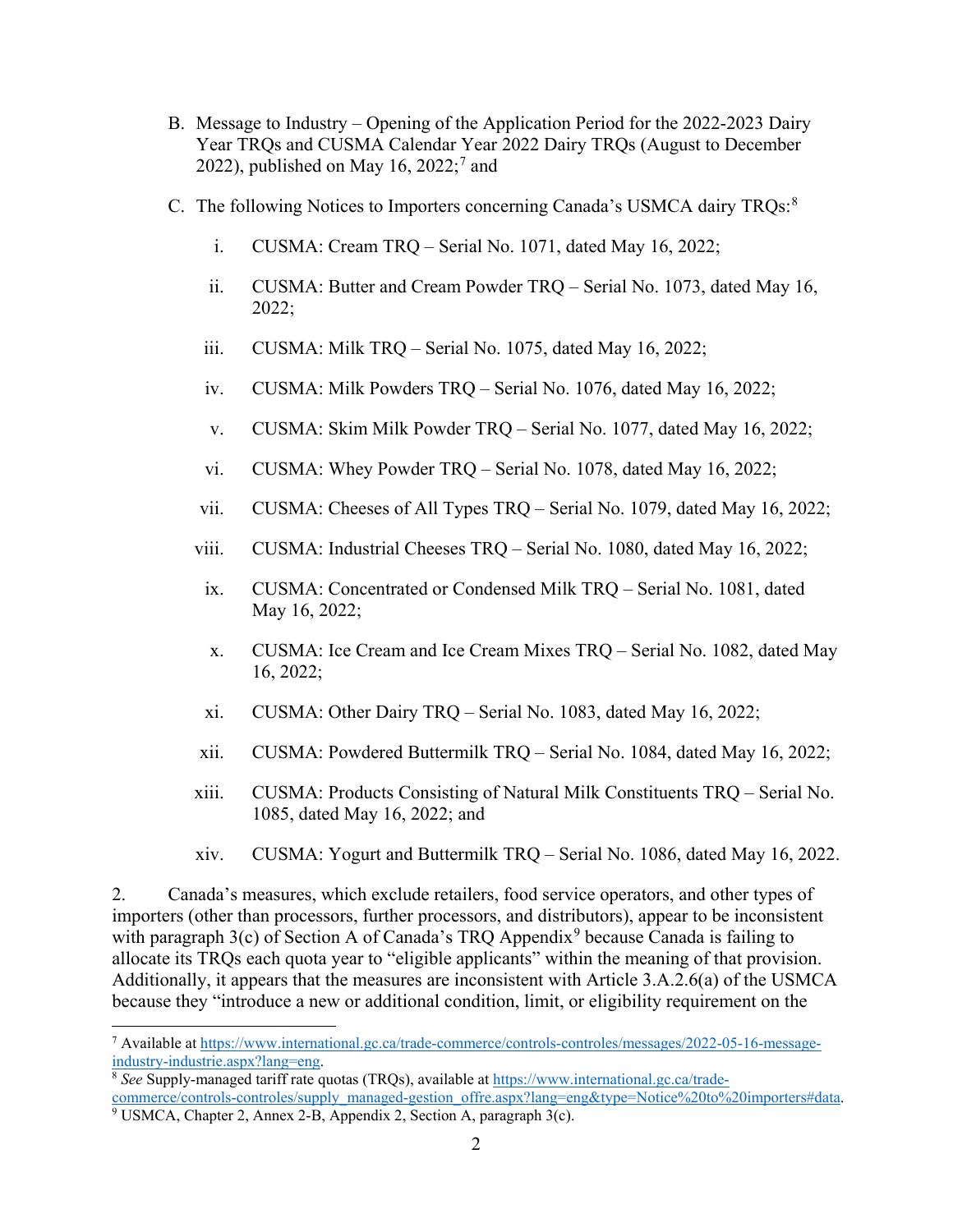utilization of a TRQ" that is "beyond those set out in [Canada's] Schedule to Annex 2-B."

## **Canada Restricts Access to its Dairy TRQs by Imposing 12-Month Activity Requirements for Applicants and Recipients**

3. Canada allocates its product-specific dairy TRQs among applicants using a market share calculation for all applicants. Canada uses a 12-month reference period to calculate market activity for the purpose of determining market share, and Canada requires that applicants must be active during all 12 months of the reference period to be eligible to apply for a TRQ allocation. Canada also requires that TRQ allocation recipients must remain active during all 12 months of the quota year. These measures are reflected in the following legal instruments, operating separately or together with the EIPA and any corresponding regulations:

- A. Comprehensive Review of the Allocation and Administration of TRQs for Dairy, Poultry and Egg products – Phase II: Policy Options for the Administration of Supply-Managed TRQs, published on February 14, 2020;<sup>[10](#page-2-0)</sup>
- B. Public Consultations: CUSMA Dairy Tariff Rate Quotas (TRQs) Panel Report Implementation - Proposed Allocation and Administration Policy Changes, published on March 1, 2022;<sup>[11](#page-2-1)</sup>
- C. Message to Industry Opening of the Application Period for the 2022-2023 Dairy Year TRQs and CUSMA Calendar Year 2022 Dairy TRQs (August to December 2022), published on May 16,  $2022;^{12}$  $2022;^{12}$  $2022;^{12}$
- D. General Information on the Administration of TRQs for Supply-Managed Products, modified March 14,  $2022$ ;<sup>[13](#page-2-3)</sup>
- E. Key dates and access quantities 2022-2023: TRQs for Supply-Managed Products, modified on May 16,  $2022$ ;<sup>[14](#page-2-4)</sup> and
- F. The following Notices to Importers concerning Canada's USMCA dairy TRQs:<sup>[15](#page-2-5)</sup>
	- i. CUSMA: Cream TRQ Serial No. 1071, dated May 16, 2022;
	- ii. CUSMA: Butter and Cream Powder TRQ Serial No. 1073, dated May 16, 2022;

<span id="page-2-0"></span><sup>&</sup>lt;sup>10</sup> Available at https://www.international.gc.ca/trade-commerce/consultations/TRQ-CT/policy\_administration-<br>politiques administration.aspx?lang=eng.

<span id="page-2-1"></span><sup>&</sup>lt;sup>11</sup> Available at https://www.international.gc.ca/trade-commerce/consultations/TRQ-CT/cusma\_dairy\_changes-<br>produits laitiers aceum changements.aspx?lang=eng.

<span id="page-2-2"></span><sup>&</sup>lt;sup>12</sup> Available at https://www.international.gc.ca/trade-commerce/controls-controles/messages/2022-05-16-message-<br>industry-industrie.aspx?lang=eng.

<span id="page-2-3"></span><sup>&</sup>lt;sup>13</sup> Available at [https://www.international.gc.ca/trade-commerce/controls-controles/notices-avis/trq\\_info\\_ct.aspx?lang=eng.](https://www.international.gc.ca/trade-commerce/controls-controles/notices-avis/trq_info_ct.aspx?lang=eng)<br><sup>14</sup> Available at https://www.international.gc.ca/trade-commerce/controls-controles/trq-dates-ct.a

<span id="page-2-4"></span>

<span id="page-2-5"></span><sup>&</sup>lt;sup>15</sup> See Supply-managed tariff rate quotas (TROs), available at [https://www.international.gc.ca/trade-commerce/controls](https://www.international.gc.ca/trade-commerce/controls-controles/supply_managed-gestion_offre.aspx?lang=eng&type=Notice%20to%20importers#data)[controles/supply\\_managed-gestion\\_offre.aspx?lang=eng&type=Notice%20to%20importers#data.](https://www.international.gc.ca/trade-commerce/controls-controles/supply_managed-gestion_offre.aspx?lang=eng&type=Notice%20to%20importers#data)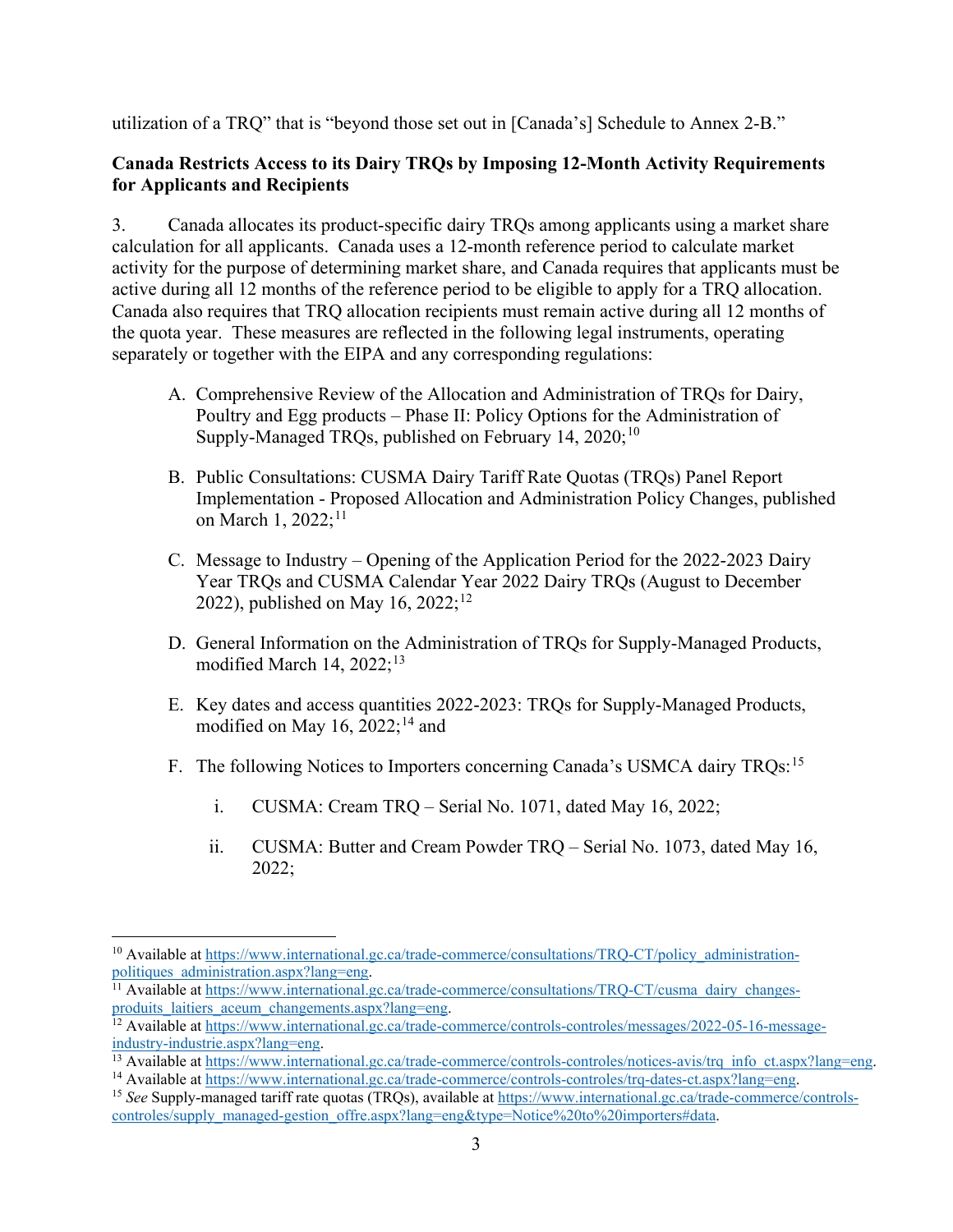- iii. CUSMA: Milk TRQ Serial No. 1075, dated May 16, 2022;
- iv. CUSMA: Milk Powders TRQ Serial No. 1076, dated May 16, 2022;
- v. CUSMA: Skim Milk Powder TRQ Serial No. 1077, dated May 16, 2022;
- vi. CUSMA: Whey Powder TRQ Serial No. 1078, dated May 16, 2022;
- vii. CUSMA: Cheeses of All Types TRQ Serial No. 1079, dated May 16, 2022;
- viii. CUSMA: Industrial Cheeses TRQ Serial No. 1080, dated May 16, 2022;
- ix. CUSMA: Concentrated or Condensed Milk TRQ Serial No. 1081, dated May 16, 2022;
- x. CUSMA: Ice Cream and Ice Cream Mixes TRQ Serial No. 1082, dated May 16, 2022;
- xi. CUSMA: Other Dairy TRQ Serial No. 1083, dated May 16, 2022;
- xii. CUSMA: Powdered Buttermilk TRQ Serial No. 1084, dated May 16, 2022;
- xiii. CUSMA: Products Consisting of Natural Milk Constituents TRQ Serial No. 1085, dated May 16, 2022; and
- xiv. CUSMA: Yogurt and Buttermilk TRQ Serial No. 1086, dated May 16, 2022.

4. Canada's measures, which impose activity requirements, appear to be inconsistent with paragraph  $3(c)$  of Section A of Canada's TRQ Appendix<sup>[16](#page-3-0)</sup> because Canada is failing to allocate its TRQs each quota year to "eligible applicants" within the meaning of that provision. The measures also appear to be inconsistent with Article 3.A.2.6(a) of the USMCA because they "introduce a new or additional condition, limit, or eligibility requirement on the utilization of a TRQ" that is "beyond those set out in [Canada's] Schedule to Annex 2-B."

## **Canada Has Failed to Fully Allocate Its Calendar Year 2022 USMCA Dairy TRQs**

5. Canada has not allocated the quantities it committed to provide under each USMCA calendar year 2022 dairy TRQ. In December 2021, Canada communicated by email that it would allocate only one quarter of the quantities under each respective USMCA dairy TRQ at the beginning of 2022, and would take a decision regarding the potential allocation of the remaining three quarters of the TRQ quantities at a later date. In March 2022, Canada communicated by email that it would release an additional "four months" of TRQ volume.<sup>[17](#page-3-1)</sup> On May 16, 2022, Canada placed a Message to Industry on a Canadian government website explaining that "a decision regarding the potential allocation of the previously unallocated quota

<span id="page-3-0"></span> <sup>16</sup> USMCA, Chapter 2, Annex 2-B, Appendix 2, Section A, paragraph 3(c).

<span id="page-3-1"></span><sup>&</sup>lt;sup>17</sup> While the precise quantity was not specified, this may indicate an intent to allocate one-third of the TRQ quantities.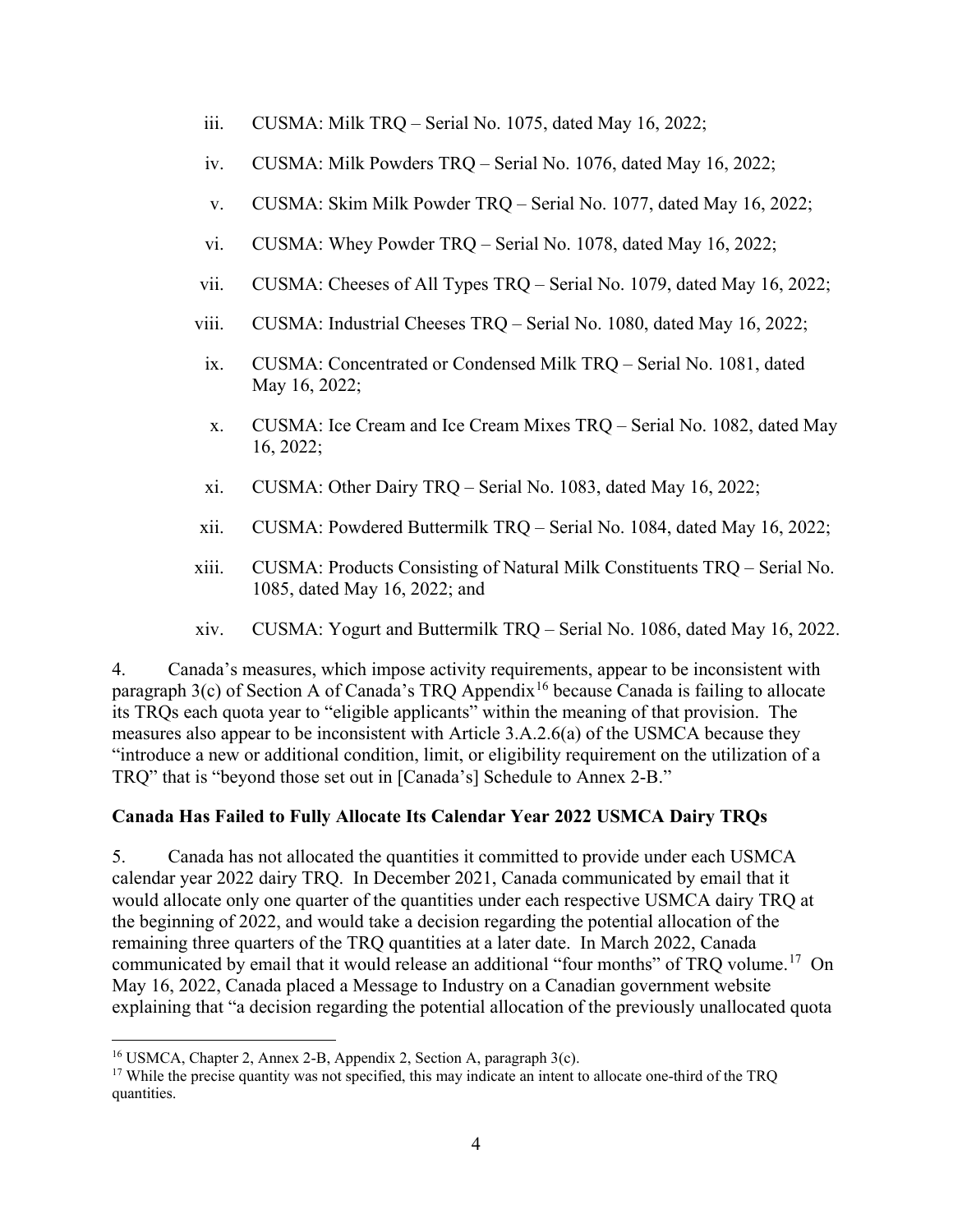under the 2022 CUSMA calendar year dairy TRQs will be taken as the issue evolves, but not later than July 31."<sup>18</sup> Canada stated publicly that it allocated only part of the TRQs, and decided not to allocate the full TRQs, due to its purported "deep concerns" with legislation pending before the U.S. Congress.<sup>19</sup> These measures (Canada's partial allocation of USMCA calendar year 2022 dairy TRQs or its decision not to allocate fully the calendar year 2022 dairy TRQs), or Canada's failure to allocate fully each USCMA calendar year 2022 dairy TRQ, are reflected in the following documents, operating separately or together with the EIPA and any corresponding regulations:

- A. Letter from Deputy Prime Minister and Minister of Finance, Chrystia Freeland, and Minister of International Trade, Export Promotion, Small Business and Economic Development, Mary Ng, to Senator Charles Schumer, *et. al.*, dated December 10, 2021; [20](#page-4-2)
- B. Correspondence from the Government of Canada to industry and to the Government of the United States expressing or confirming Canada's partial allocation of the calendar year 2022 dairy TRQs; and
- C. Message to Industry Opening of the Application Period for the 2022-2023 Dairy Year TRQs and CUSMA Calendar Year 2022 Dairy TRQs (August to December 2022), published by Global Affairs Canada on May 16, 2022.<sup>[21](#page-4-3)</sup>

6. With respect to each USMCA calendar year 2022 dairy TRQ, Canada's measures appear to be inconsistent with the following USMCA provisions: Article 3.A.2.11(g) of the USMCA because Canada has failed to allocate the quota no later than four weeks before the opening of the quota period; Article 3.A.2.12 of the USMCA because Canada has failed to make available to applicants the entire quota quantity beginning on the first day of the TRQ year; Article 3.A.2.11(d) of the USMCA because Canada has failed to ensure that an allocation for in-quota imports is valid throughout the TRQ year; and Article 3.A.2.6 of the USMCA because Canada has failed to administer its TRQs in a manner that allows importers the opportunity to utilize TRQ quantities fully, including by introducing a new or additional limit on the utilization of a TRQ.

7. Additionally, Canada's measures appear to be inconsistent with the following provisions relating to transparency and notice: Articles 3.A.2.4(a), (c), and (f) of the USMCA because Canada has failed to ensure that its procedures for administering its TRQs are transparent, use

<span id="page-4-0"></span><sup>&</sup>lt;sup>18</sup> Message to Industry – Opening of the Application Period for the 2022-2023 Dairy Year TRQs and CUSMA Calendar Year 2022 Dairy TRQs (August to December 2022) (published May 16, 2022), available at [https://www.international.gc.ca/trade-commerce/controls-controles/messages/2022-05-16-message-industry](https://www.international.gc.ca/trade-commerce/controls-controles/messages/2022-05-16-message-industry-industrie.aspx?lang=eng)[industrie.aspx?lang=eng.](https://www.international.gc.ca/trade-commerce/controls-controles/messages/2022-05-16-message-industry-industrie.aspx?lang=eng)

<span id="page-4-1"></span><sup>&</sup>lt;sup>19</sup> Message to Industry – Opening of the Application Period for the 2022-2023 Dairy Year TRQs and CUSMA Calendar Year 2022 Dairy TRQs (August to December 2022) (published May 16, 2022), available at [https://www.international.gc.ca/trade-commerce/controls-controles/messages/2022-05-16-message-industry](https://www.international.gc.ca/trade-commerce/controls-controles/messages/2022-05-16-message-industry-industrie.aspx?lang=eng)[industrie.aspx?lang=eng.](https://www.international.gc.ca/trade-commerce/controls-controles/messages/2022-05-16-message-industry-industrie.aspx?lang=eng)<br><sup>20</sup> Published at https://www.politico.com/f/?id=0000017d-a665-dac5-abff-a76dd7050000.

<span id="page-4-2"></span>

<span id="page-4-3"></span><sup>&</sup>lt;sup>21</sup> Available at [https://www.international.gc.ca/trade-commerce/controls-controles/messages/2022-05-16-message](https://www.international.gc.ca/trade-commerce/controls-controles/messages/2022-05-16-message-industry-industrie.aspx?lang=eng)[industry-industrie.aspx?lang=eng.](https://www.international.gc.ca/trade-commerce/controls-controles/messages/2022-05-16-message-industry-industrie.aspx?lang=eng)